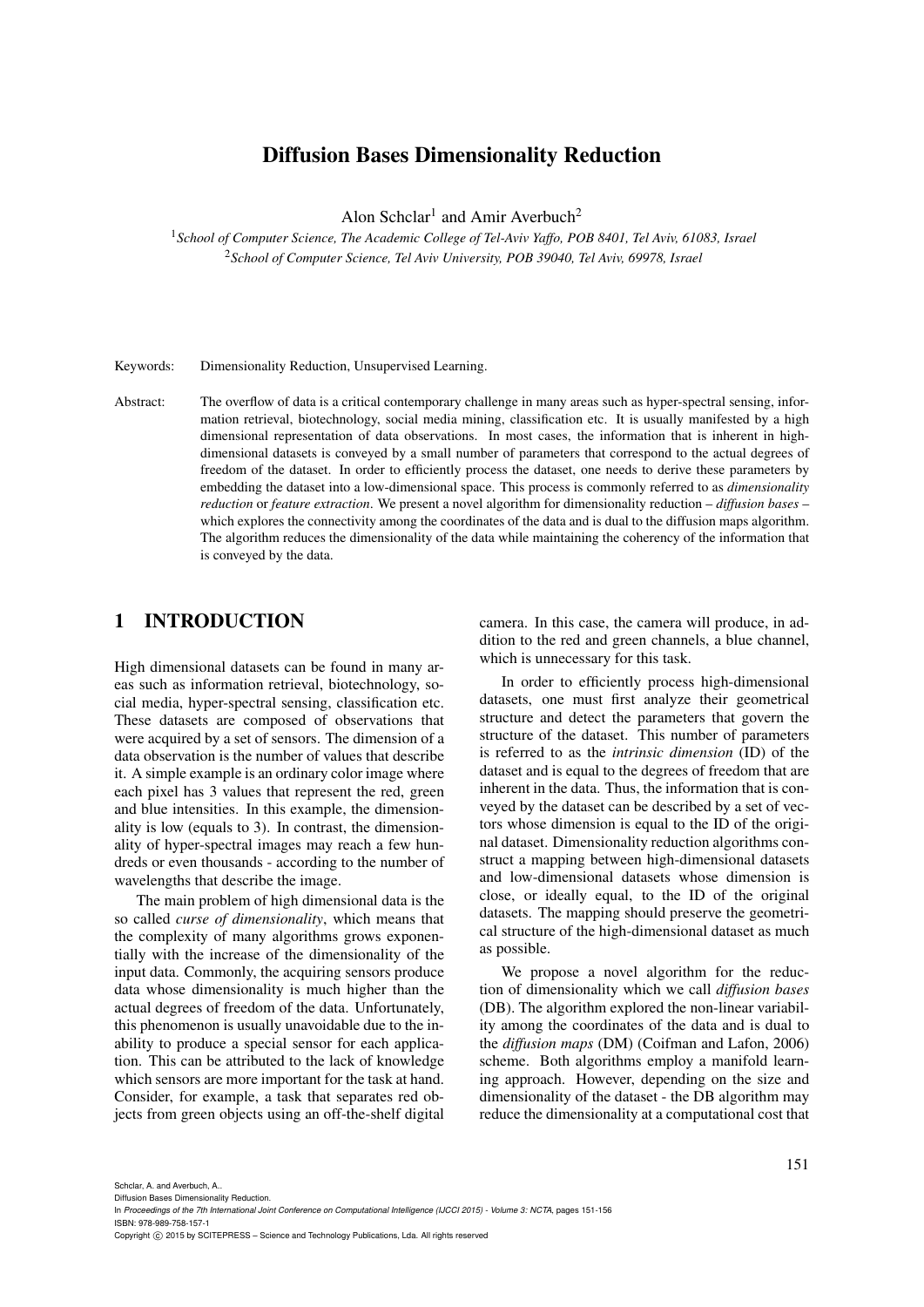is lower than that of the DM algorithm. The DM algorithms has been successfully applied to the detection of moving vehicles (Schclar et al., 2010) and to the construction of ensembles of classifiers (Schclar et al., 2012).

This paper is organized as follows: in section 2 we present a short survey of related work on dimensionality reduction. The diffusion maps scheme (Coifman and Lafon, 2006) is briefly described in section 3. In section 4 we introduce the Diffusion bases (DB) algorithm. Concluding remarks are given in section 5.

### 2 RELATED WORKS

The theoretical foundations of dimensionality reduction were laid in the pioneering work by Johnson and Lindenstrauss (Johnson and Lindenstrauss, 1984) who showed that *N* points in *N* dimensional space can almost always be projected to a space of dimension *C*log*N* with control on the ratio of distances and the error (distortion). Bourgain (Bourgain, 1985) showed that any metric space with *N* points can be embedded by a bi-Lipschitz map into an Euclidean space of log*N* dimension with a bi-Lipschitz constant of log*N*. Randomized versions of this theorem were used for various applications such as protein mapping (Linial et al., 1997), reconstruction of frequency sparse signals (Candes et al., 2006; Donoho, 2006) and construction of ensembles of classifiers (Schclar and Rokach, 2009)

The general problem of dimensionality reduction has been extensively investigated. Classical techniques for dimensionality reduction such as Principal Component Analysis (PCA) and Multidimensional Scaling (MDS), are simple to implement and can be efficiently computed. However, PCA and *classical* MDS can discover the true structure of data only if it lies on or near a linear subspace of the highdimensional input space (Mardia et al., 1979). PCA finds a low-dimensional embedding of the data points that best preserves their variance as measured in the high-dimensional input space. Classical MDS finds an embedding that preserves the inter-point distances, and is equivalent to PCA when these distances are the Euclidean distances. However, the pitfall of these methods is that they are *global* i.e. they take into account the distances between *every* pair of points. This makes them susceptible to noise and outliers. Furthermore, many datasets contain nonlinear structures that can not be detected by PCA and MDS.

Some dimensionality reduction methods amend this pitfall by considering only the distances to the closest neighboring points of each point. Two algorithms in this category are Local Linear Embedding (LLE) (Roweis and Saul, 2000) and ISOMAP (Tenenbaum et al., 2000). The LLE algorithm attempts to discover nonlinear structure in high dimensional data by exploiting the local symmetries of linear reconstructions. The ISOMAP (Tenenbaum et al., 2000) approach uses classical MDS but seeks to preserve the intrinsic geometry of the data as captured by the geodesic manifold distances between all pairs of data points. Another algorithm that falls into this category is the *Diffusion Maps (DM)* (Coifman and Lafon, 2006) manifold learning scheme. This algorithm uses the random walk distance metric which takes into account all the paths between every pair of points. This distance reflects the connectivity among the points and is more robust to noise. Furthermore, *DM* can provide parametrization of the data when only the point-wise similarity matrix is available. This may occur either when there is no access to the original data or when the original data consists of abstract objects.

### 3 DIFFUSION MAPS (DM)

This section briefly describes the *DM* (Coifman and Lafon, 2006) algorithm. Given a set of data points

$$
\Gamma = \{x_i\}_{i=1}^m, x_i \in \mathbb{R}^n \tag{1}
$$

the *DM* algorithm includes the following steps:

- 1. Construction of an undirected graph *G* on Γ (the vertices correspond to the data points) with a weight function *w*<sup>ε</sup> that corresponds to the *local* point-wise similarity between the points in  $\Gamma^1$ .
- 2. Derivation of a random walk on *G* via a Markov transition matrix *P* that is obtained from *w*ε.
- 3. Eigen-decomposition of *P*.

By designing a local geometry that reflects quantities of interest, it is possible to construct a diffusion operator whose eigen-decomposition enables the embedding of  $\Gamma$  into a space *Y* of substantially lower dimension. The Euclidean distance between a pair of points in the reduced space corrsponds to a diffusion metric that measures the proximity of points in terms of their connectivity in the original space. Specifically, the Euclidean distance between a pair of points, in *Y*, is equal to the random walk distance between the corresponding pair of points in the original space.

The eigenvalues and eigenfunctions of *P* define an embedding of the data through the diffusion map.

 ${}^{1}G$  is sparse since only the points in the local neighborhood of each point are considered. Wider neighborhood are explored via a diffusion process. In case we are only given *w*ε, this step is skipped.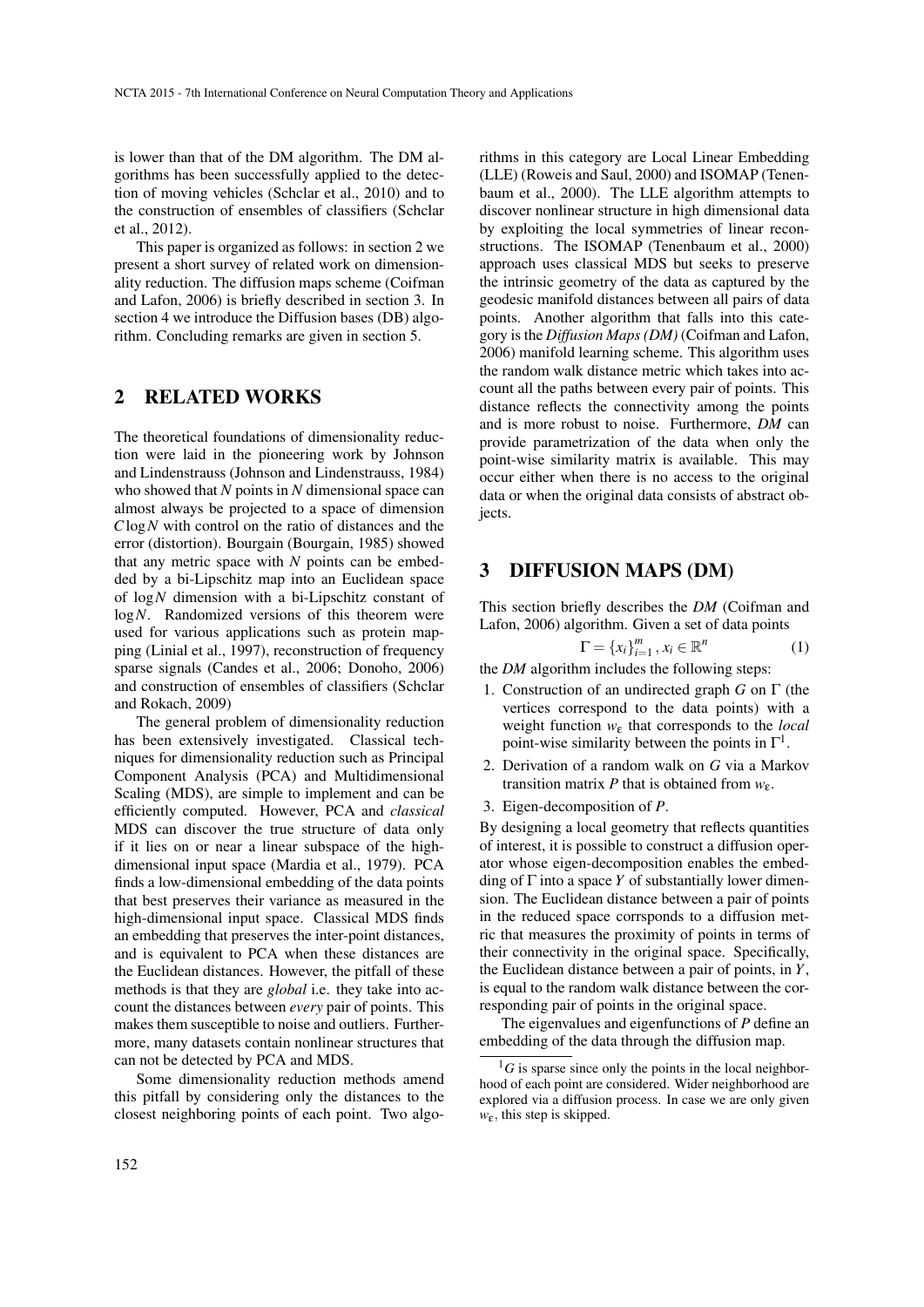## 3.1 Building the Graph *G* and the Weight Function *w*<sub>ε</sub>

Let  $\Gamma$  be a set of points in  $\mathbb{R}^n$  as defined in Eq. (1). We construct the graph  $G(V, E)$ ,  $|V| = m$ , on  $\Gamma$  in order to study the intrinsic geometry of this set. A weight function  $w_{\varepsilon}(x_i, x_j)$ , which measures the pairwise similarity between the points, is introduced. For all  $x_i, x_j \in \Gamma$ , the weight function has the following properties:

- symmetry:  $w_{\varepsilon}(x_i, x_j) = w_{\varepsilon}(x_j, x_i)$
- non-negativity:  $w_{\varepsilon}(x_i, x_j) \ge 0$
- fast decay: given a scale parameter  $\varepsilon$  > 0,  $w_{\varepsilon}(x_i, x_j) \rightarrow 0$  when  $||x_i - x_j|| \gg \varepsilon$  and  $w_{\varepsilon}(x_i, x_j) \to 1$  when  $||x_i - x_j|| \ll \varepsilon$ . The sparsity of *G* is a result of this property.

Note that the parameter  $ε$  defines a notion of neighborhood. In this sense,  $w_{\varepsilon}$  defines the local geometry of  $\Gamma$  by providing a first-order pairwise similarity measure for ε-neighborhoods of every point *x<sup>i</sup>* . Higher order similarities are derived through a diffusion process. A common choice for  $w_{\varepsilon}$  is the Gaussian kernel  $w_{\varepsilon}(x_i, x_j) = \exp \left(-\frac{\left||x_i - x_j|\right|^2}{2\varepsilon}\right)$ 2ε  $\setminus$ . However, other weight functions can be used and the choice of the weight function essentially depends on the application at hand.

Successful dimensionality reduction which preserves the geometry of the original dataset strongly depends on the choice of ε. In the Appendix we discuss the choice of  $\varepsilon$  and rigorously define the range from which ε should to be selected.

## 3.2 Construction of the Normalized Graph Laplacian

The non-negativity property of  $w_{\varepsilon}$  allows to normalize it into a Markov transition matrix *P* where the states of the corresponding Markov process are the data points. This enables to analyze  $\Gamma$  via a random walk.

Formally,  $P = (p(x_i, x_j))_{i,j=1,\dots,m}$  is constructed as follows:

$$
p(x_i, x_j) = \frac{w_{\varepsilon}(x_i, x_j)}{d(x_i)}
$$
 (2)

where

$$
d\left(x_i\right) = \sum_{j=1}^{m} w_{\varepsilon}\left(x_i, x_j\right) \tag{3}
$$

is the degree of  $x_i$ . If we let  $D = (d_{ij})$  be a  $m \times m$  diagonal matrix where  $d_{ii} = d(x_i)$ , and we let  $W_{\varepsilon}$  be the weight matrix that corresponds to the weight function *w*ε, *P* can be derived by

$$
P = D^{-1}W_{\varepsilon}.
$$
 (4)

*P* is a Markov matrix since the sum of each row in *P* is 1 and  $p(x_i, x_j) \ge 0$ . Thus,  $p(x_i, x_j)$  can be viewed as the probability to move from  $x_i$  to  $x_j$  in *a single* time step. By raising  $P$  to the power  $t$ , this probability is propagated to nodes in the neighborhood of  $x_i$  and  $x_j$ and the result is the probability for this move in *t* time steps. We denote this probability by  $p_t(x_i, x_j)$ . These probabilities measure the connectivity of the points within the graph. The parameter *t* controls the scale of the neighborhood in addition to the scale which is provided by ε.

#### 3.3 Eigen-decomposition

The close relation between the asymptotic behavior of *P*, i.e. the properties of its eigen-decomposition and the clusters that are inherent in the data, was explored in (Chung, 1997; Fowlkes et al., 2004). We denote the left and the right bi-orthogonal eigenvectors of *P* by  $\{\mu_k\}_{k=1,...,m}$  and  $\{v_k\}_{k=1,...,m}$ , respectively. Let  $\{\lambda_k\}_{k=1,\dots,m}$  be the eigenvalues of *P* where  $|\lambda_1| \geq |\lambda_2| \geq ... \geq |\lambda_m|.$ 

It is well known that  $\lim_{t\to\infty} p_t(x_i, x_j) = \mu_1(x_j)$ . Coifman et al. (Coifman et al., 2005) show that for finite time *t* we have

$$
p_t(x_i, x_j) = \sum_{k=1}^m \lambda_k^t v_k(x_i) \mu_k(x_j).
$$
 (5)

A fast decay of  $\{\lambda_k\}$  is achieved by an appropriate choice of ε. Thus, to achieve a relative accuracy  $δ > 0$ , only a few terms  $\eta(\delta)$  are required in the sum in Eq. (5).

Coifman and Lafon (Coifman and Lafon, 2006) introduced the *diffusion distance*

$$
D_t^2(x_i, x_j) = \sum_{k=1}^m \frac{(p_t(x_i, x_k) - p_t(x_k, x_j))^2}{\mu_1(x_k)}
$$

This formulation is derived from the known random walk distance in Potential Theory:  $D_t^2(x_i, x_j) =$  $p_t(x_i, x_i) + p_t(x_j, x_j) - 2p_t(x_i, x_j)$  where the factor 2 is due to the fact that *G* is undirected.

Averaging along all the paths from  $x_i$  to  $x_j$  results in a distance measure that is more robust to noise and topological short-circuits than the geodesic distance (Tenenbaum et al., 2000). Finally, the diffusion distance can be expressed in terms of the right eigenvectors of *P* (see (Keller and Coifman, 2006) for a proof):

$$
D_t^2(x_i, x_j) = \sum_{k=1}^m \lambda_k^{2t} (v_k(x_i) - v_k(x_j))^2.
$$

153

.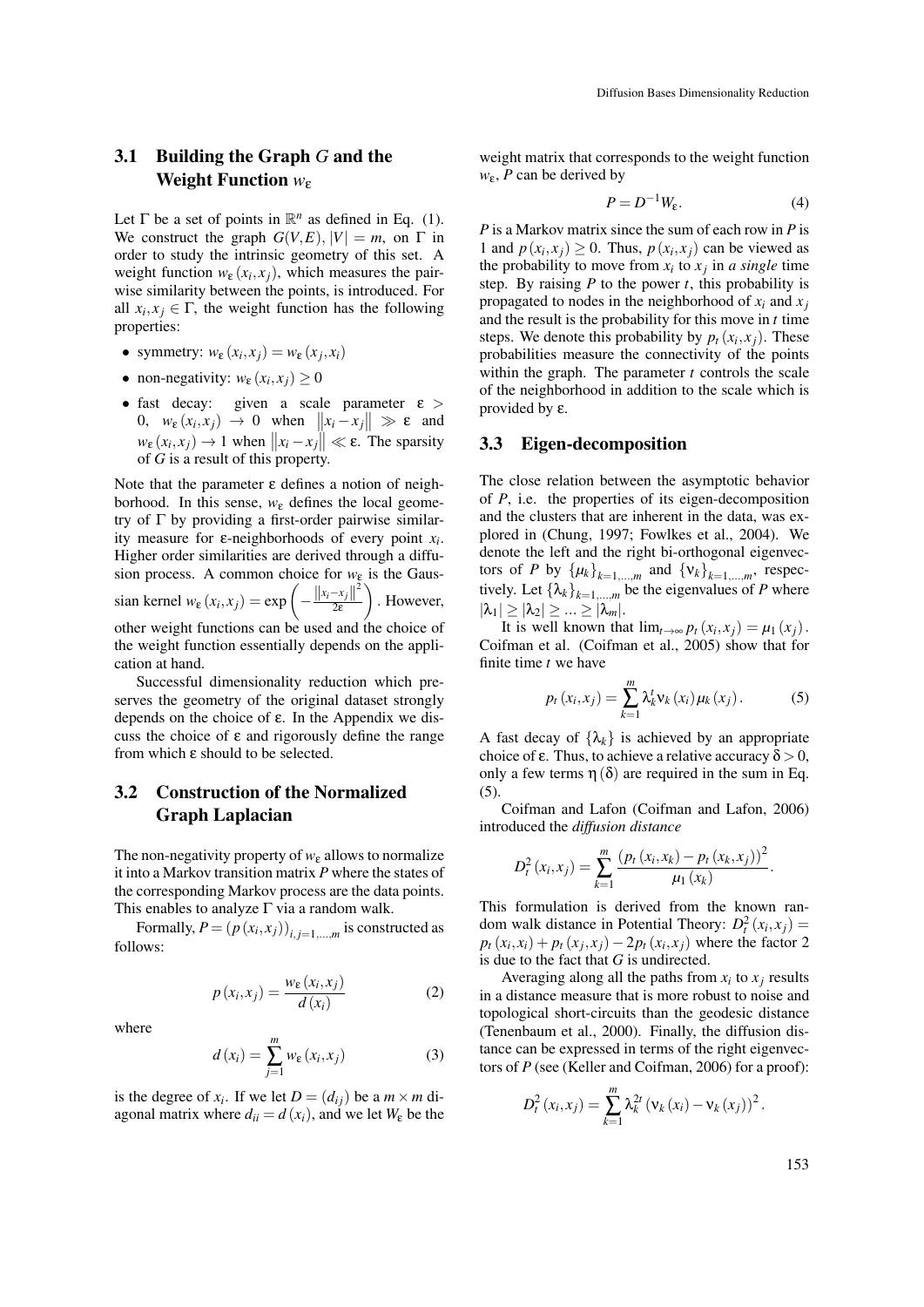It follows that in order to compute the diffusion distance, one can simply use the right eigenvectors of *P*. Moreover, this facilitates the embedding of the original points in a Euclidean space  $\mathbb{R}^{\eta(\delta)-1}$  by:

$$
\Xi_t: x_i \to \left(\lambda_2^t v_2\left(x_i\right), \lambda_3^t v_3\left(x_i\right), \ldots, \lambda_{\eta(\delta)}^t v_{\eta(\delta)}\left(x_i\right)\right).
$$

The first eigenvector  $v_1$  is not used since it is constant. This also endows coordinates on the set Γ. Essentially,  $\eta(\delta) \ll n$  due to the fast decay of the eigenvalues of *P*. Furthermore,  $\eta(\delta)$  depends only on the primary intrinsic variability of the data as captured by the random walk and not on the original dimensionality of the data. This data-driven method enables the parametrization of any set of points - abstract or not - provided the similarity matrix  $w_{\varepsilon}$  of the points is available.

### 4 DIFFUSION BASES (DB)

Diffusion bases (*DB*) is a dual algorithm to the *DM* algorithm in the sense that it explores the connectivity among the *coordinates* of the original data instead of the connectivity among the data points. Both algorithms share a graph Laplacian construction, however, the *DB* algorithm uses the Laplacian eigenvectors as an orthonormal system and projects the original data on it.

Let  $\Gamma = \{x_i\}_{i=1}^m$ ,  $x_i \in \mathbb{R}^n$ , be the original dataset as defined in Eq. (1) and let  $x_i(j)$  denote the *j*-th coordinate of  $x_i$ ,  $1 \le j \le n$ . We define the vector  $x'_j \triangleq$  $(x_1(i),...,x_m(i))$  to be the *j*-th coordinate of all the points in  $\Gamma$ . We construct the set

$$
\Gamma' = \left\{ x'_j \right\}_{j=1}^n. \tag{6}
$$

The *DM* algorithm is applied to the set  $\Gamma'$ . The right eigenvectors of *P* constitute an orthonormal basis  $\{v_k\}_{k=1,\dots,n}$ ,  $v_k \in \mathbb{R}^n$ . This bares some similarity to PCA, however, the diffusion process has the potential to achieve better dimensionality reduction due to: (a) its ability to capture non-linear manifolds within the data by local exploration of each coordinate; (b) its robustness to noise. Furthermore, this process is more general than PCA and it produces similar results to PCA when the weight function *w*<sup>ε</sup> is *linear* e.g. the inner product, Euclidean distance.

Next, we use the eigenvalue decay property of the eigen-decomposition to extract only the first  $\eta(\delta)$ eigenvectors  $B \triangleq {\mathbf{v}_k}_{k=1,\dots,\eta(\delta)}$  (we do not exclude the first eigenvector as mentioned in section 3.3).

We project the original data  $\Gamma$  onto the basis *B*. Let  $\Gamma_B$  be the set of these projections which is defined as follows:  $\Gamma_B = \{g_i\}_{i=1}^m$ ,  $g_i \in \mathbb{R}^{\eta(\delta)}$ , where

 $g_i = (x_i \cdot v_1, \ldots, x_i \cdot v_{\eta(\delta)})$ ,  $i = 1, \ldots, m$  and · denotes the inner product operator.  $\Gamma_B$  contains the coordinates of the original points in the orthonormal system whose axes are given by *B*. Alternatively,  $\Gamma_B$  can be interpreted in the following way: the coordinates of *g<sup>i</sup>* contain the correlation between  $x_i$  and the directions given by the vectors in *B*. A summary of the *DiffusionBases* procedure is given in Algorithm 1.

The duality connection between the DB and DM algorithms can be demonstrated, for example, when the weight function is defined by the dot prod $uct.$ *i.e.*  $(x_i, x_j) = \langle x_i, x_j \rangle$ . In this case DM and DB are connected through the singular value decomposition of the weight matrix  $\dot{W} = B S R^T$ . Namely,  $WW^T = BSR^T RSB^T = BS^2B^T$  and  $W^T W =$  $RSB<sup>T</sup>BSR<sup>T</sup> = RD<sup>2</sup>R<sup>T</sup>$  and thus the results of the eigen-decomposition steps in the DM and DB algorithms are given by *B* and *R*, respectively.

#### Algorithm 1: The Diffusion Bases Algorithm.

DiffusionBases(Γ 0 , *w*ε, ε, δ)

- 1. Calculate the weight function  $w_{\varepsilon} (x'_i, x'_j)$ ,  $i, j =$ 1,...*n*.
- 2. Construct a Markov transition matrix *P* by normalizing the sum of each row in  $w_{\varepsilon}$  to be 1:

$$
p\left(x'_{i}, x'_{j}\right) = \frac{w_{\varepsilon}\left(x'_{i}, x'_{j}\right)}{d\left(x'_{i}\right)}
$$

where  $d(x'_i) = \sum_{j=1}^n w_\varepsilon(x'_i, x'_j)$ .

3. Perform eigen-decomposition of  $p\left(x'_i, x'_j\right)$ 

$$
p\left(x'_{i},x'_{j}\right)\equiv\sum_{k=1}^{n}\lambda_{k}v_{k}\left(x'_{i}\right)\mu_{k}\left(x'_{j}\right)
$$

where the left and the right eigenvectors of *P* are given by  $\{\mu_k\}$  and  $\{\nu_k\}$ , respectively, and  $\{\lambda_k\}$ are the eigenvalues of *P* in descending order of magnitude.

4. Project the original data  $\Gamma$  onto the orthonormal system  $B \triangleq {\mathbf{v}_k}_{k=1,\dots,\eta(\delta)}$ :

$$
\Gamma_B = \{g_i\}_{i=1}^m, g_i \in \mathbb{R}^{\eta(\delta)}
$$

where

$$
g_i = (x_i \cdot \mathbf{v}_1, \dots, x_i \cdot \mathbf{v}_{\eta(\delta)}),
$$
  

$$
i = 1, \dots, m, \mathbf{v}_k \in B, 1 \leq k \leq \eta(\delta)
$$

and · is the inner product.

5. return Γ*B*.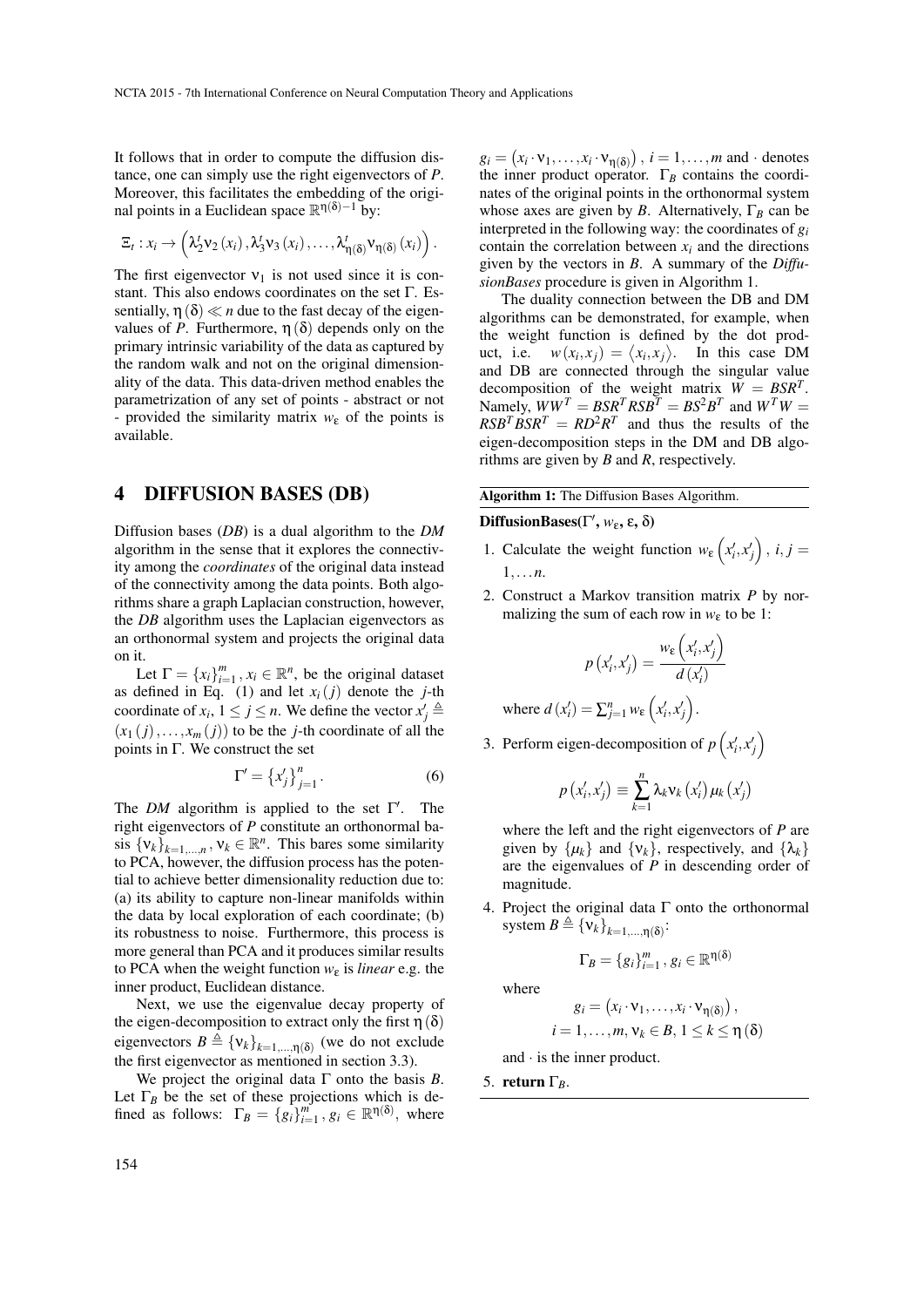# 5 FUTURE RESEARCH

It was shown in (Coifman and Lafon, 2006) that any positive semi-definite kernel may be used for the dimensionality reduction. Rigorous analysis of families of kernels to facilitate the derivation of an optimal kernel for a given set Γ is an open problem.

The parameter  $\eta(\delta)$  determines the dimensionality of the diffusion space. A rigorous method for choosing  $\eta(\delta)$  will facilitate an automatic embedding of the data. Naturally,  $\eta(\delta)$  is *data driven* (similarly to ε) i.e. it depends on the set  $Γ$  at hand.

Finally, various applications of the diffusion bases scheme are currently being investigated by the authors - namely, video segmentation and construction of ensembles of classifiers.

# **REFERENCES**

- Bourgain, J. (1985). On lipschitz embedding of finite metric spaces in hilbert space. *Israel Journal of Mathematics*, 52:46–52.
- Candes, E., Romberg, J., and Tao, T. (2006). Robust uncertainty principles: Exact signal reconstruction from highly incomplete frequency information. *IEEE Transactions on Information Theory*, 52(2):489–509.
- Chung, F. R. K. (1997). *Spectral Graph Theory*. AMS Regional Conference Series in Mathematics, 92.
- Coifman, R. R. and Lafon, S. (2006). Diffusion maps. *Applied and Computational Harmonic Analysis: special issue on Diffusion Maps and Wavelets*, 21:5–30.
- Coifman, R. R., Lafon, S., Lee, A., Maggioni, M., Nadler, B., Warner, F., and Zucker, S. (2005). Geometric diffusions as a tool for harmonics analysis and structure definition of data: Diffusion maps. In *Proceedings of the National Academy of Sciences*, volume 102, pages 7432–7437.
- Donoho, D. (2006). Compressed sensing. *IEEE Transactions on Information Theory*, 52(4):1289–1306.
- Fowlkes, C., Belongie, S., Chung, F., and Malik, J. (2004). Spectral grouping using the nyström method. IEEE *Transactions on Pattern Analysis and Machine Intelligence*, 26(2):214–225.
- Hein, M. and Audibert, Y. (2005). Intrinsic dimensionality estimation of submanifolds in euclidean space. In *Proceedings of the 22nd International Conference on Machine Learning*, pages 289–296.
- Johnson, W. B. and Lindenstrauss, J. (1984). Extensions of lipshitz mapping into hilbert space. *Contemporary Mathematics*, 26:189–206.
- Keller, S. L. Y. and Coifman, R. R. (2006). Data fusion and multi-cue data matching by diffusion maps. *IEEE Transactions on Pattern Analysis and Machine Intelligence*, 28(11):1784–1797.
- Linial, M., Linial, N., Tishby, N., and Yona, G. (1997). Global self-organization of all known protein se-

quences reveals inherent biological signatures. *Journal of Molecular Biology*, 268(2):539–556.

- Mardia, K. V., Kent, J. T., and Bibby, J. M. (1979). *Multivariate Analysis*. Academic Press, London.
- Roweis, S. T. and Saul, L. K. (2000). Nonlinear dimensionality reduction by locally linear embedding. *Science*, 290:2323–2326.
- Schclar, A., Averbuch, A., Hochman, K., Rabin, N., and Zheludev, V. (2010). A diffusion framework for detection of moving vehicles. *Digital Signal Processing,*, 20(1):111–122.
- Schclar, A. and Rokach, L. (ICEIS 2009). Random projection ensemble classifiers. *Lecture Notes in Business Information Processing, Proceedings of the 11th Conference on Enterprise Information System*.
- Schclar, A., Rokach, L., and Amit, A. (2012). Diffusion ensemble classifiers. In *Proceedings of the 4th International Conference on Neural Computation Theory and Applications (NCTA 2012)*, Barcelona, Spain.
- Tenenbaum, J. B., de Silva, V., and Langford, J. C. (2000). A global geometric framework for nonlinear dimensionality reduction. *Science*, 290:2319–2323.

## APPENDIX: CHOOSING ε

The choice of  $\varepsilon$  is critical to achieve the optimal performance of the DM and DB algorithms since it defines the size of the local neighborhood of each point. On one hand, a large ε produces a coarse analysis of the data as the neighborhood of each point will contain a large number of points. In this case, the similarity weight will be close to one for most pairs of points. On the other hand, a small  $\varepsilon$  might produce neighborhoods that contain only one point. In this case, the similarity will be zero for most pairs of points. Clearly, an adequate choice of  $ε$  lies between these two extreme cases and should be derived from the data.

In the following, we derive the range from which  $\varepsilon$ should be chosen when a Gaussian weight function is used and when the dataset  $\Gamma$  approximately lies near a low dimensional manifold. We denote by *d* the intrinsic dimension of *M*. Let  $L = I - P = I - D^{-1}W$  be the *normalized graph Laplacian* (Chung, 1997) where *P* was defined in Eq. (4) and *I* is the identity matrix. The matrices *L* and *P* share the same eigenvectors. Furthermore, Singer (2006) proved that if the points in Γ are independently uniformly distributed over *M* then with high probability

$$
\frac{1}{\varepsilon} \sum_{j=1}^{m} L_{ij} f(x_j) = \frac{1}{2} \bigtriangleup_M f(x_i) + O\left(\frac{1}{m^{1/2} \varepsilon^{1/2 + d/4}}, \varepsilon\right)
$$
(7)

where  $f : M \to \mathbb{R}$  is a smooth function and  $\triangle_M$  is the continuous Laplace-Beltrami operator of the manifold